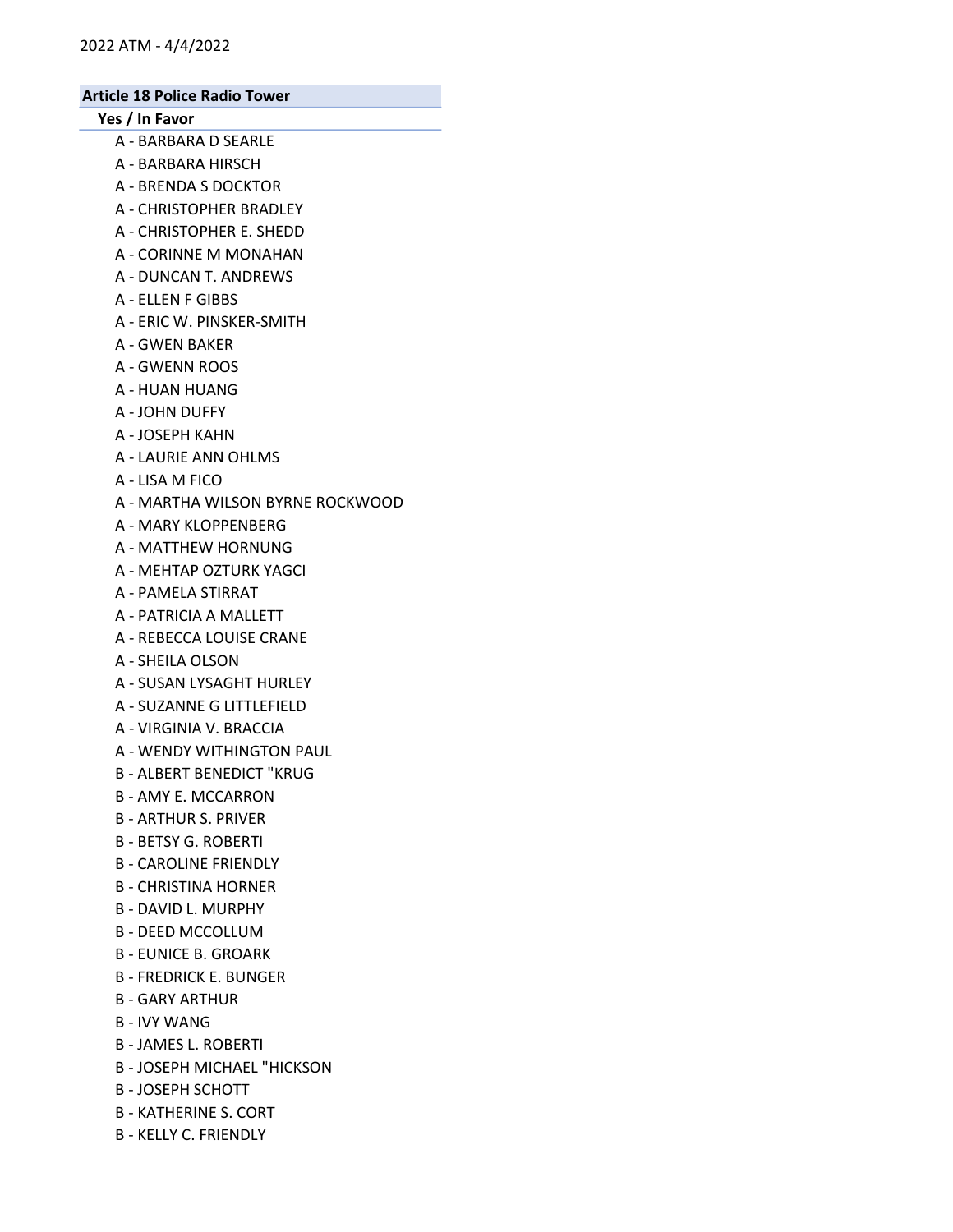- B LINDA H. CHOW
- B MARY EATON CROWN
- B MELISSA A. MARTIN
- B MIDDLETON ANSLEY "MARTIN
- B NORA TRACY PHILLIPS
- B PAUL THOMAS DELANEY
- B PETRO LISOWSKY
- B ROBERTA MORGENSTERN
- B S. PETER W. JONES
- B SCOTT K. BENDER
- B SKYE JACOBS
- C AMY SB GOTTSCHALK
- C ANDREA N. WARD
- C ANN M. HOWLEY
- C ANN WELKE RAPPAPORT
- C BEATRICE BEZMALINOVIC DHEBAR
- C CHRISTINE S. MIZZI
- C ELIZABETH LASHWAY
- C HOLLY M. GRACE
- C HYUN SOOK RYU SONG
- C KATE MCGEOUGH
- C KATHY Y. EGAN
- C KELLY MCCOULF NORRIS
- C LEANNE J. LEIBMAN
- C LINDA OLIVER GRAPE
- C LOIS SULLIVAN
- C LUCIENNE V. RONCO
- C LUCY ROONEY KAPPLES
- C MARCIA TESTA SIMONSON
- C MARTIN JAY "MCHALE
- C MORRIS RUSTY KELLOGG
- C PAMELA POSEY
- C ROYALL H. SWITZLER
- C SARA H. RAVERET
- C SARAH H. PEDERSEN
- C SHARON L. GRAY
- C SUSAN K. MAGGIONI
- C THOMAS H. ULFELDER
- C WENDY HARRIS GARBER
- D ANN-MARA S. LANZA
- D CAROL ALMEDA-MORROW
- D CHRISTINE A. KEHOE
- D CRAIG EDWARD MACK
- D DIANE E. HALL
- D ELIZABETH H. SHLALA
- D ELIZABETH SULLIVAN WOODS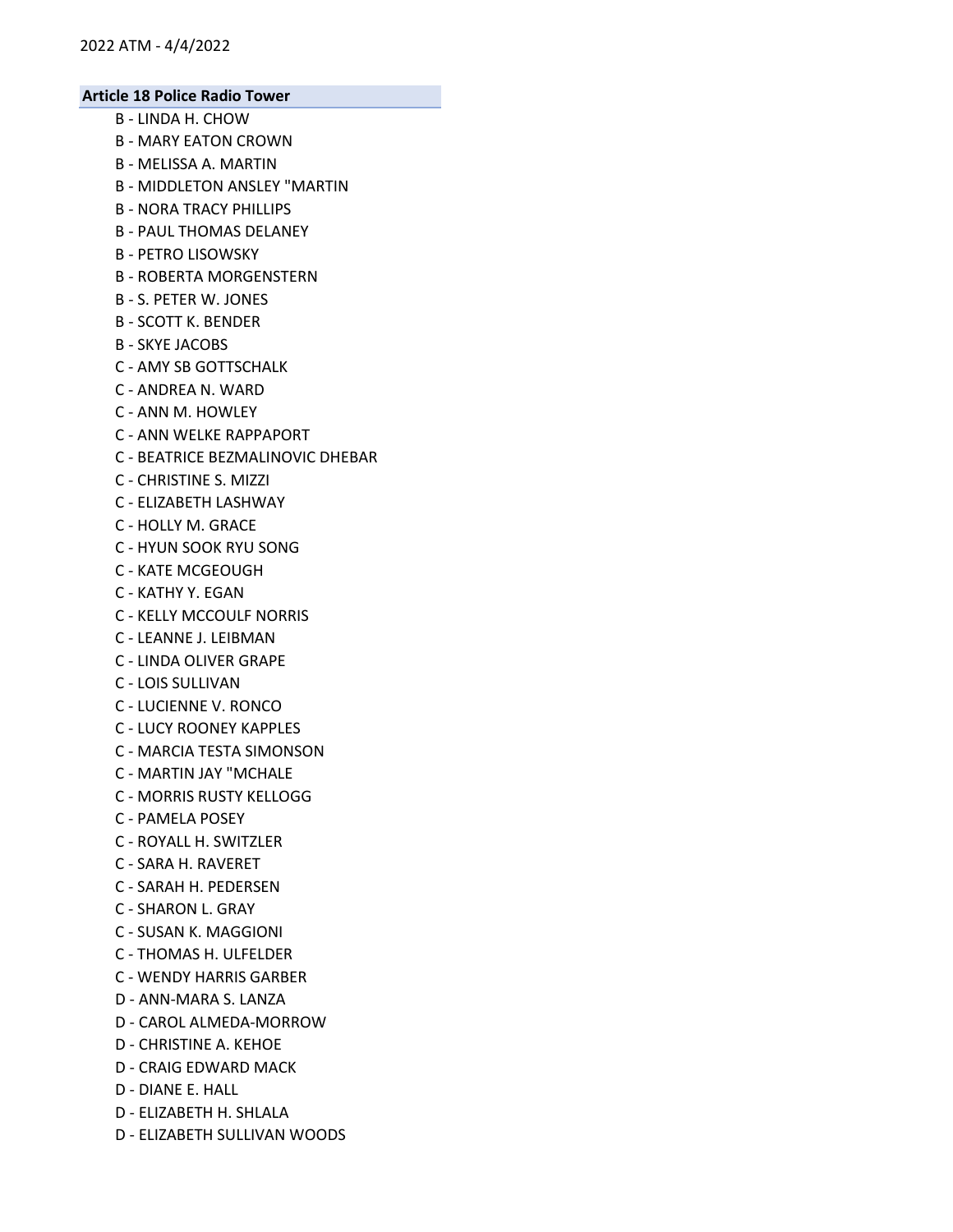- D ELLIOT GODFREY SWAN
- D GAIL FRANCES SULLIVAN
- D IAN COHEN
- D ILLANA S. NISSENBAUM
- D JOHN D. LANZA
- D JOHN SCHULER
- D LAURA ROBERT-FRAGASSO
- D LAURA SCHOTSKY OLTON
- D LINA EVE VITA MUSAYEV
- D LORI A. FERRANTE
- D MARGIE PALLADINO
- D MARK B. BENJAMIN
- D MARY BETH GRIMM
- D MASON R. SMITH
- D MAURA MURPHY
- D PATTI QUIGLEY
- D RICHARD D. "HILL
- D SANDRA SABA JOSEPH
- D STEPHEN G. MURPHY
- D W. ARTHUR "GARRITY
- E CAREN PARKER
- E DENNIS DISCHINO
- E JACQUI VAN LOOY
- E JARED W. PARKER
- E JESSICA BETH GRAHAM
- E JOAN GAUGHAN
- E KATHERINE K. MACDONALD
- E KATHERINE L. "BABSON
- E KEVIN J. MACDONALD
- E LAURENCE D. SHIND
- E LISE M. OLNEY
- E MARLA L. ROBINSON
- E MARY GARD
- E NANCY L. GOODEN WESTENBERG
- E NEAL R. GOINS
- E ODESSA MB SANCHEZ
- E RAINA C. MCMANUS
- E RANI ELWY
- E REGINA C. LAROCQUE
- E RUSSELL THOMAS GENTRY
- E SUSAN E. RYAN
- E SYLVIA T. HAHN-GRIFFITHS
- E THOMAS J. MACDONALD
- E TIMOTHY W. FULHAM
- E WENDY A. HAERING-ENGELS
- E WENDY S. BECK VON PECCOZ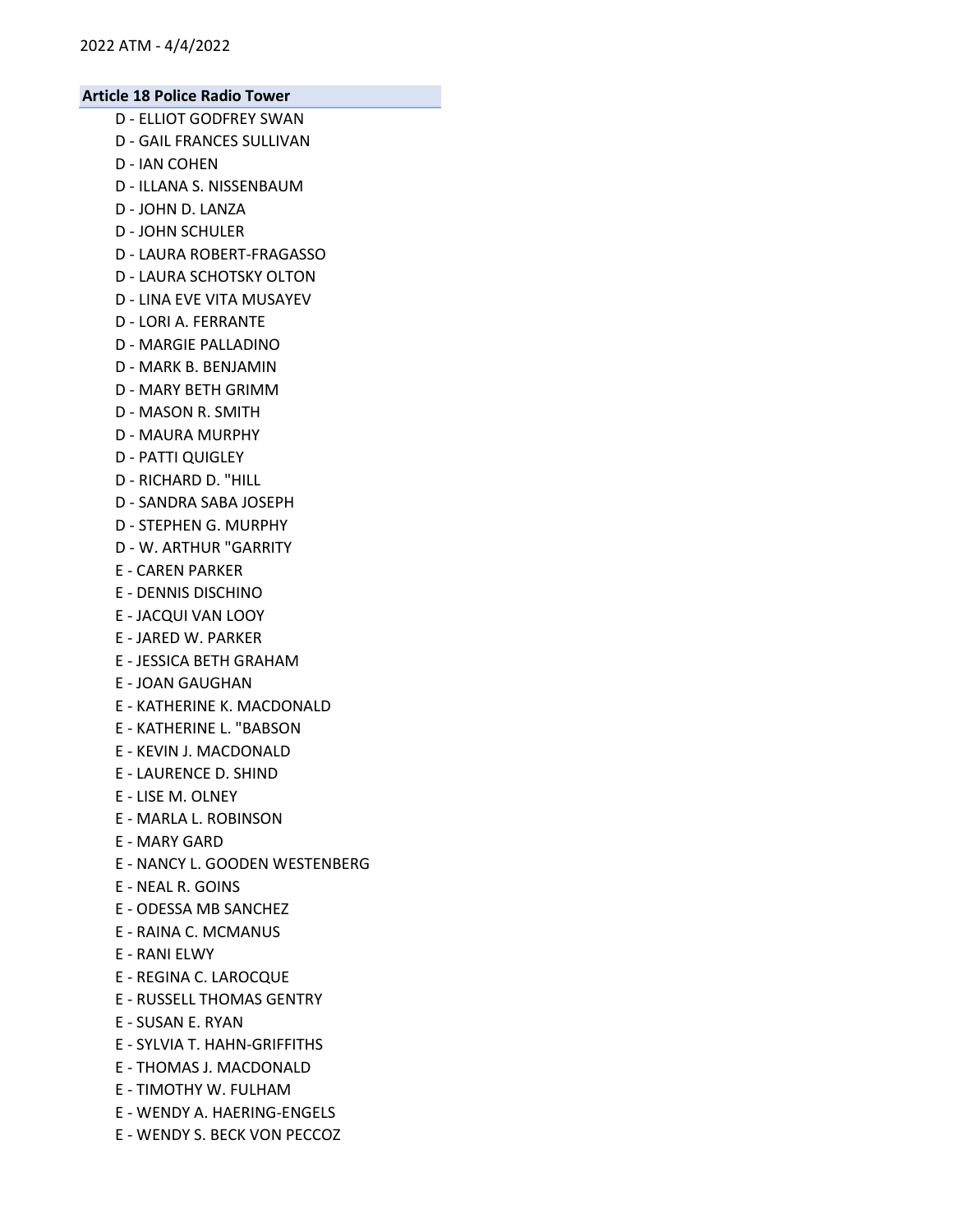- F ANNE P. COHEN
- F C. MADISON "RILEY
- F CHRISTINE SWENSON LAWRENCE
- F CYNTHIA C. EDWARDS
- F DAVID LIVINGSTON
- F DAVID RYAN DAWS
- F ELAINE M. PUTNAM
- F ELIZABETH LANGE
- F ELIZABETH MAY
- F FREDERIC W. RIPLEY
- F HOPE CROSIER
- F JAY PROSNITZ
- F JULIE RISING BRYAN
- F LISA COLLINS
- F MICHAEL ANDREW LICATA
- F MICHAEL J. MASTRIANNI
- F MICHELE DRAGON LIVINGSTON
- F NICHOLE ANN BERNIER
- F NIKI BRINKMAN-OFENLOCH
- F SALVATORE "DEFAZIO
- F SARA A. JENNINGS
- F SHAWN BAKER
- F SHELLY WARD
- F STEVEN J. SIMONS
- F SUSAN KAGAN LANGE
- F VICTORIA J. OSTLER
- F VIRGINIA LEE FERKO
- G ALICE HANLON PEISCH
- G ALLAN L. PORT
- G ANDREW A. WILSON
- G CRAIG L. COHEN
- G DIANE CAMPBELL
- G DOUGLAS W. SMITH
- G EDWARD D. FOLLAND
- G FREDERICK W. SCHALLER
- G JANET Z. GIELE
- G JE'LESIA JONES
- G JOAN HACKETT CODY
- G JUDSON L. JAFFE
- G KATHLEEN F. TRUMBULL
- G LORRI WOODACRE
- G MARJORIE R. FREIMAN
- G MARY ANN CLUGGISH
- G MICHAEL R. TOBIN
- G PARKER MORSE
- G PAUL H. MERRY